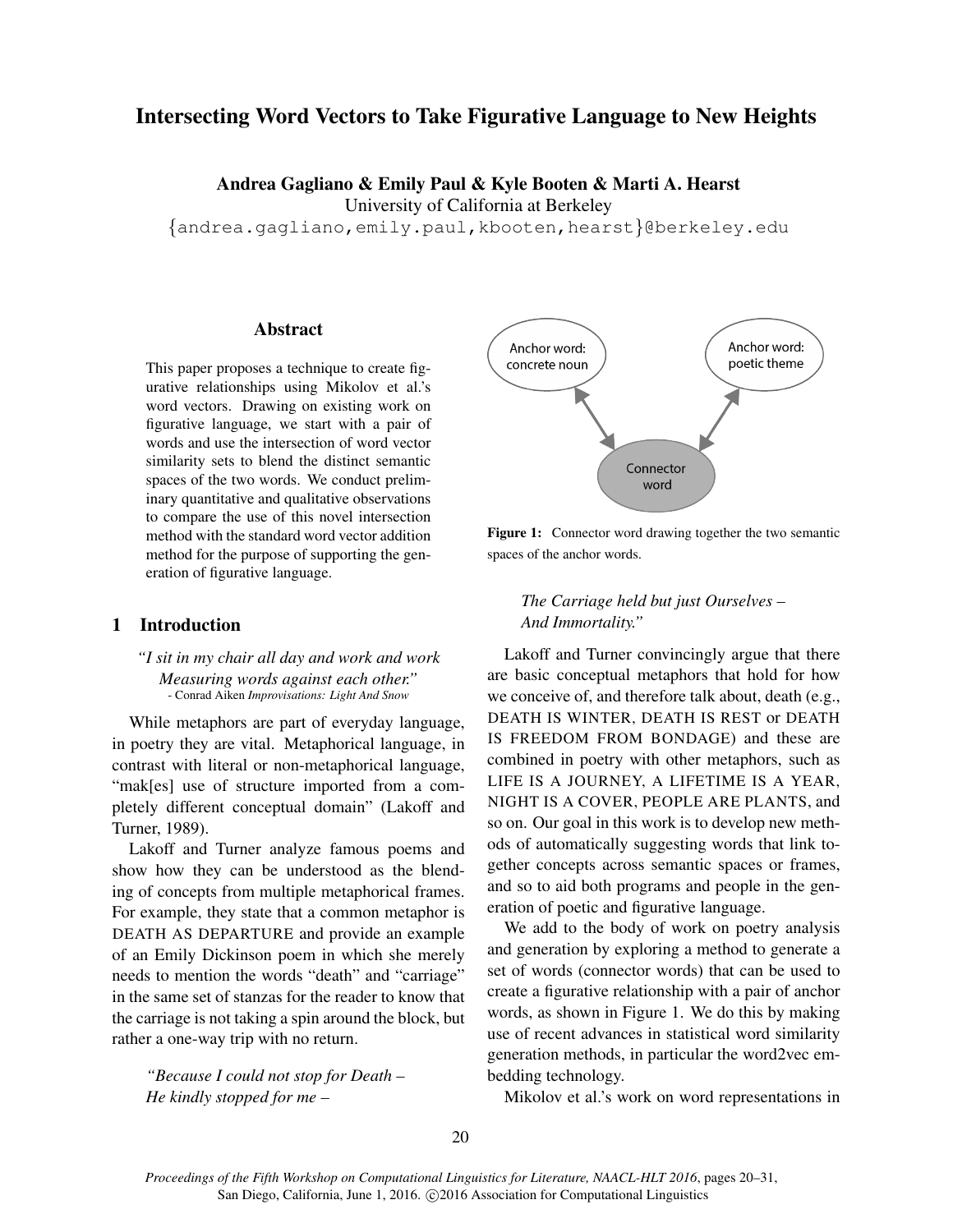| Anchor word pairs    | Connector words $\parallel$ |
|----------------------|-----------------------------|
| surrendering & storm | barrage                     |
| caring & flame       | cook                        |
| life & road          | journey                     |

Table 1: Examples of anchor word pairs and connector words. *Life & road* connected by *journey* is an example of how the framework in Figure 1 maps to Lakoff's LIFE IS A JOUR-NEY metaphor.

vector space, actualized in the word2vec technology, identifies semantic relationships between words using word vector algebra. These word vectors perform remarkably well at identifying semantic analogy relationships, e.g., capital city to country, currency to country, city to state, and man to woman (Mikolov et al., 2013a; Mikolov et al., 2013b; Mikolov et al., 2013c). The classic example showcasing the power of the word vector algebra is:

*vector('King') - vector('Man') + vector('Woman')* = vector that is closest to *vector('Queen')*

In this paper, we extend the use of these vectors beyond their primary application of identifying such analogous type relationships: we explore their use to draw together two semantic spaces for the creation of *figurative* relationships.

Specifically, starting with a pair of anchor words, made up of a concrete noun and a poetic theme, we leverage Mikolov et al.'s word vectors to return the sets of words most similar to either anchor word in the pair. By finding the intersection of these two sets, we can identify connector words that draw together the anchor words to create figurative relationships. Some examples of the anchor and connector words can be seen in Table 1.

For each pair of anchor words we also generate a list of suggested connector words by using Mikolov et al.'s word vector algebra. We then quantitatively observe the difference between the lists of connector words produced by intersection and by addition. For the connector words from the intersection list, we observe a more balanced similarity score between the connector words and each anchor word than we do for the connector words from the addition list. We then construct an initial dataset to explore qualitatively the figurative relationships generated using connector words from the addition list and those

generated using connector words from the intersection list.

The remainder of this paper provides an overview of related work on figurative language and semantic relationships; outlines the computational methods used to retrieve connector words; describes quantitative and qualitative observations of the retrieved connector words; and discusses future work.

# 2 Related work

#### 2.1 Work on figurative language

"Figurative language," in particular metaphor, plays a crucial role in poetry. Lakoff and Turner (1989) explicate in great detail how metaphors are combined in everyday language, and how poets extend and elaborate on conventional metaphors in new ways. A metaphor can be thought of as a linguistic structure that creates a "mapping" of two conceptual spaces or frames (Lakoff and Turner, 1989) or the "blending" of two input spaces (Fauconnier and Turner, 2008). Veale et al. (2000) point to this as an important theoretical model for computational work on metaphor, and emphasize the highly structured relationships that metaphors create between two terms. In one of their examples, to see *Scientists* as *Priests* metaphorically could mean to see their *lab-benches* as *altars*. In this case, the general terms are metaphorically connected based on some more specific attribute that is common to each. This commonality, however, is not immediately obvious, so a good metaphor reveals something surprising about a conceptual space by combining it with another conceptual space.

Veale et al. (2000) offer examples of systems that create such relationships between two input terms to form metaphors. More recently, researchers have generated poetic metaphorical relationships between two terms by leveraging large corpora. Veale and Hao (2007) found metaphorical relationships between two terms by mining Google search results for adjectives used to describe both terms. Veale and Hao (2008) applied a similar approach to mine more complex metaphors from WordNet. Such techniques have been deployed in "computer poetry" applications that automatically generate verse (Veale, 2013; Harmon, 2015).

Literary theorist William Empson (2004) argued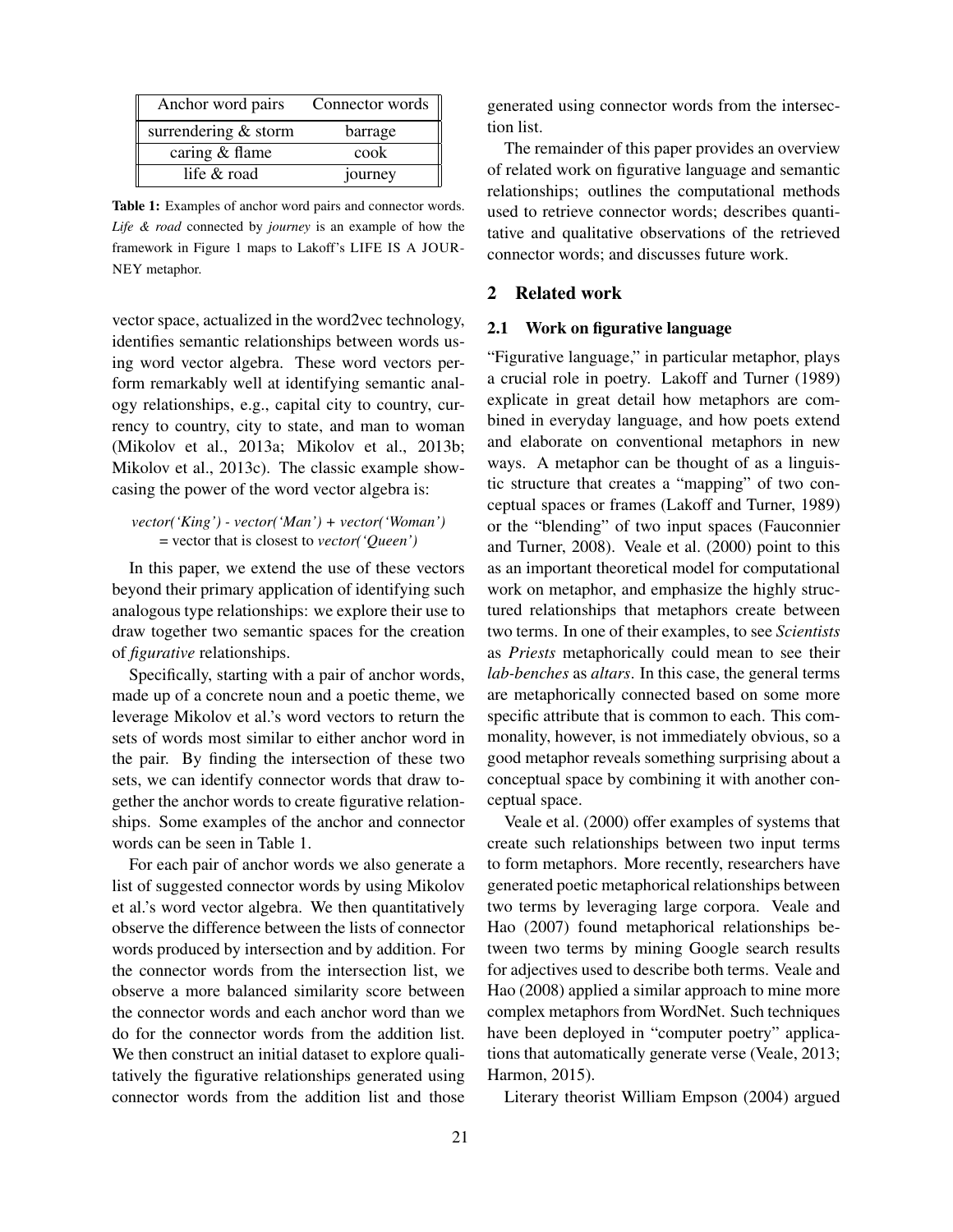for the importance of reading the "ambiguities" present in verse. The most basic type of ambiguity occurs when a metaphor simultaneously draws on different qualities of the items brought into metaphorical relation, and so it is "effective in several ways at once." For instance, *eyes* are like *sun* for multiple reasons (e.g., both are literally round, and both may be "bright"). More complicated ambiguities may be generated through puns, in which a word simultaneously carries two distinct and ironically opposite meanings, each relevant to the context. To use Empson's example: in Pope's *Dunciad*, a character sleeping "in port" may be both safe at harbor and drunk (on port wine). In this case, two distinct conceptual spaces are activated by one word.

Furthermore, as Empson argues, poets themselves are not always fully in control of the meanings of their words and, "discovering his idea in the act of writing" may create "a simile which applies to nothing exactly, but lies half-way between two things," a subtly mixed metaphor. He gives the example of a passage from a verse-play by John Ford in which the term "gall" at first seems to mean "boldness"—but, when the author later mentions a "well-grown oak," comes to retroactively signal "oak-galls," a horticultural disease. "Figurative language" is not merely the sort of ordered and symmetrical matching of cognitive structures evinced by clear metaphors; it is also what happens when poets get caught up in loose and chaotic association between words, the way jazz musicians zig and zag between notes.

# 2.2 Semantic relationships from word embeddings

Distributional approaches to representing word meaning have a long history in computational linguistics, and are motivated by the notion that "You shall know a word by the company it keeps!" (Firth, 1957) and the Wittgenstein-inspired notion that a concept is not an isolated thing but really a constellation of concepts linked by family resemblances (Rosch and Mervis, 1975).

Schütze (1993) made early attempts to represent the meaning of concepts by creating n-dimensional word spaces. More recent attempts which use larger collections and innovations in algorithms have yielded more accurate representations of semantic relatedness. These include Mikolov et al.'s work on word embeddings learned using a Continuous Skipgram Model. It extends beyond bag-of-words models by accounting for the context a word appears in. This model is implemented in Google's word2vec  $\text{tool}^1$  which has shown significant success in finding both syntactic and semantic relationships between words (Mikolov et al., 2013b; Mikolov et al., 2013a; Mikolov et al., 2013c).

Mikolov et al. find semantic relationships from word pairs which can be categorized into 79 specific word relations, such as *Cause:Effect* or *Action:Goal* as identified in the SemEval-2012 Task 2, *Measuring Relation Similarity* (Jurgens et al., 2012; Turney, 2012). For example, the word pair *clothing:shirt* falls into the *Class Inclusion:Singular Collective* relation. Mikolov et al. (2013c) then use a vector offset technique to understand the validity of resulting analogous relationships, such as "*clothing* is to *shirt* as *dish* is to *bowl*" as tested against the word relation data set presented by Jurgens et al. (2012). Similarly, our work aims to identify a semantic relationship between two words. It differs in that we aim to find figurative relationships between two words for poetic purposes, as opposed to analogous relationships between two pairs of words.

# 3 Computational methods in word2vec to retrieve connector words

In this section we outline two methods – an addition model and an intersection model – to retrieve connector words that support figurative relationships using word2vec.

The standard functionality of word2vec is to retrieve the top-ranked most similar words. Word2vec addition is optimized for such tasks, but here we are more interested in retrieving words to support figurative relationships. We aim to find the words in the overlap of the family resemblance spaces of each of the anchor words.

We do so by retrieving words from word2vec similarity lists that are common to each anchor word. In contrast to the addition model, the intersection model retrieves words from further down on the sim-

<sup>&</sup>lt;sup>1</sup>Throughout this paper, we are using the Gensim implementation of word2vec (Řehůřek and Sojka, 2010), trained on 'pruned.word2vec.txt'.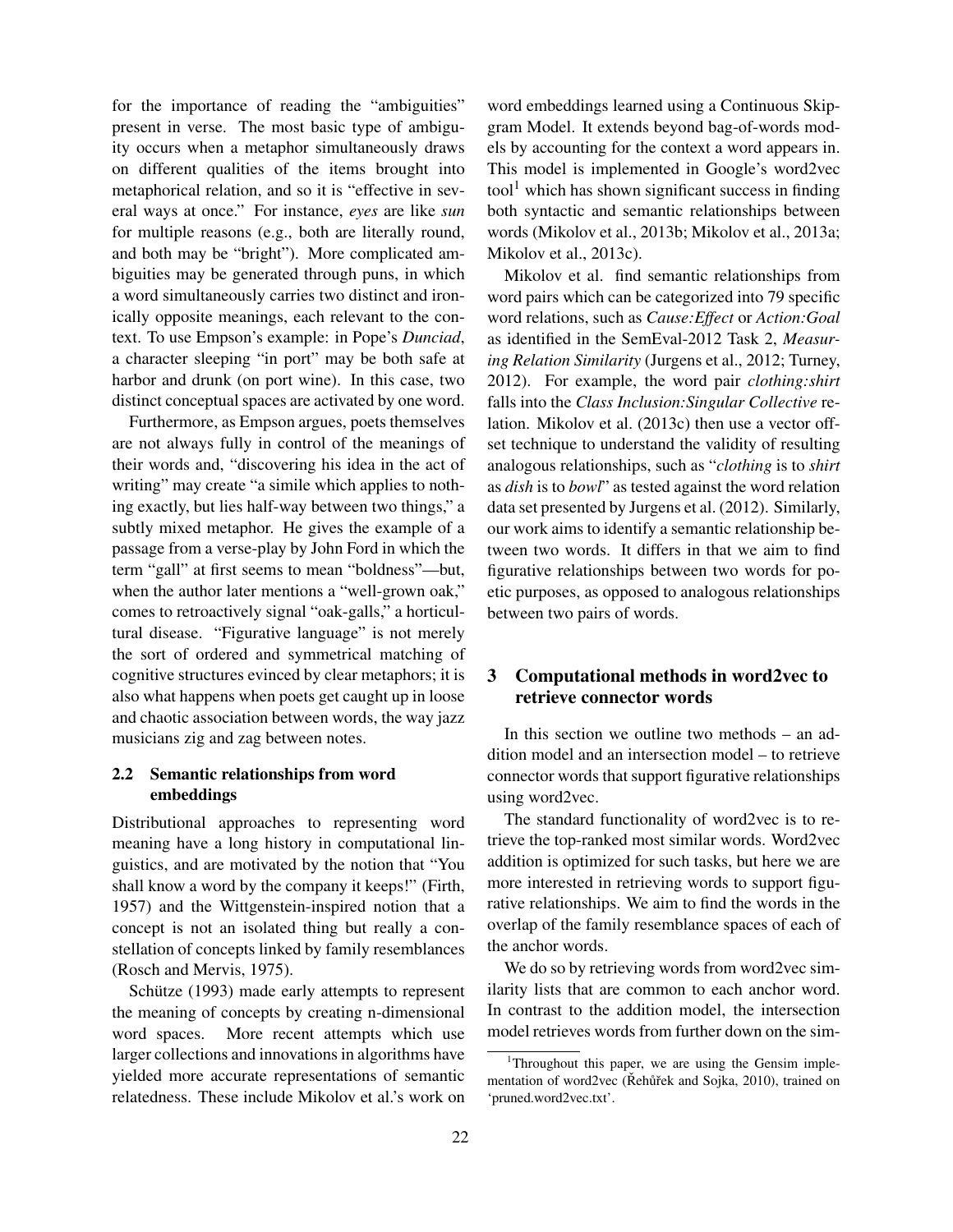| Concrete nouns |        |          |
|----------------|--------|----------|
| bed            | ear    | finger   |
| horse          | sand   | hair     |
| bell           | grass  | rock     |
| book           | rose   | breast   |
| ship           | blood  | window   |
| wing           | girl   | snow     |
| wood           | ring   | body     |
| room           | wine   | ground   |
| mouth          | garden | stone    |
| storm          | brain  | flame    |
| town           | wave   | shadow   |
| silver         | mist   | line     |
| stream         | dawn   | path     |
| dust           | breath | king     |
| color          | spring | darkness |
| side           | nation | race     |
| state          |        |          |

Table 2: Pool of concrete nouns used in the selection of anchor pairs.

| Poetic themes |            |              |
|---------------|------------|--------------|
| loss          | melancholy | anger        |
| animals       | calmness   | compassion   |
| confusion     | death      | envy         |
| faith         | fear       | forgiveness  |
| freedom       | friendship | god          |
| grace         | gratitude  | grief        |
| hate          | hope       | immortality  |
| jealousy      | joy        | life         |
| mothers       | nature     | peace        |
| people        | religion   | remembrance  |
| love          | sadness    | silence      |
| smiling       | songs      | spirituality |
| spring        | suffering  | truth        |
| unity         | vanity     | war          |
| water         | wind       | bitterness   |
| consciousness | happiness  | earth        |
| soul          | surrender  | violence     |

Table 3: Pool of poetic themes used in the selection of anchor pairs.

ilarity lists for each anchor word (moving towards the outer edges of their respective family resemblance spaces). The resulting words in the shared space maintain a balance between the two anchor words, thus drawing them together.

To narrow the scope, the work in this paper focuses on anchor word pairs comprising one concrete noun and one poetic theme. We chose this focus from our observations that poetry often relies on a connection between a concrete concept and a more abstract theme, which is consistent with Kao and Jurafsky's (2015) findings that professional poetry contains more concreteness.

### 3.1 Selecting anchor word pairs

For the investigation here, we randomly generate anchor word pairs from a list of concrete nouns (see Table 2) and a list of poetic themes<sup>2</sup> (see Table 3).<sup>3</sup>

The set of concrete nouns comes from existing poetry.<sup>4</sup> The words are selected based on their word frequency across the corpus, number of noun senses in WordNet (WordNet, 2010), and degree of concreteness using the word concreteness dataset developed by Brysbaert et al. (2013). The frequency measure is normalized across the corpus. The mean concreteness ratings from Brysbaert et al. (2013) range from 0.0 to 5.0 and include standard deviations. The concrete noun list is composed of nouns with a normalized frequency ranging from 0.0 to 0.1; the number of noun senses ranging from 0 to 4; and the degree of concreteness ranging from 3.5 to 5.0, with the degree of concreteness standard deviation ranging from 0.0 to 3.0.

In generating anchor word pairs, we randomly select a concrete noun and a poetic theme pair where the two words occupy distinct semantic spaces. For the purposes of this paper, we use a cosine similarity score of less than 0.4 as a threshold. The similarity scores of candidate concrete nouns to candidate poetic themes range from -0.15 (dissimilar) to 0.45

 ${}^{2}$ Created from a list of poetic themes from http://www.poetseers.org/themes/ then expanded to include the top 5 most similar words, using word2vec. The expanded list was normalized to lower-case words. Overly-specific words, including "rainbows", "cats," "pets," "rabbits," "dogs," "Iraq," and "sewage", were removed.

<sup>&</sup>lt;sup>3</sup>These particular lists were chosen for expediency; the rigorous definition of concrete nouns and poetic themes is not central to our exploration.

<sup>4</sup>Existing poetry from a corpus of 2,860 poems downloaded from the "19th Century American Poetry" section of http://famouspoetsandpoems.com.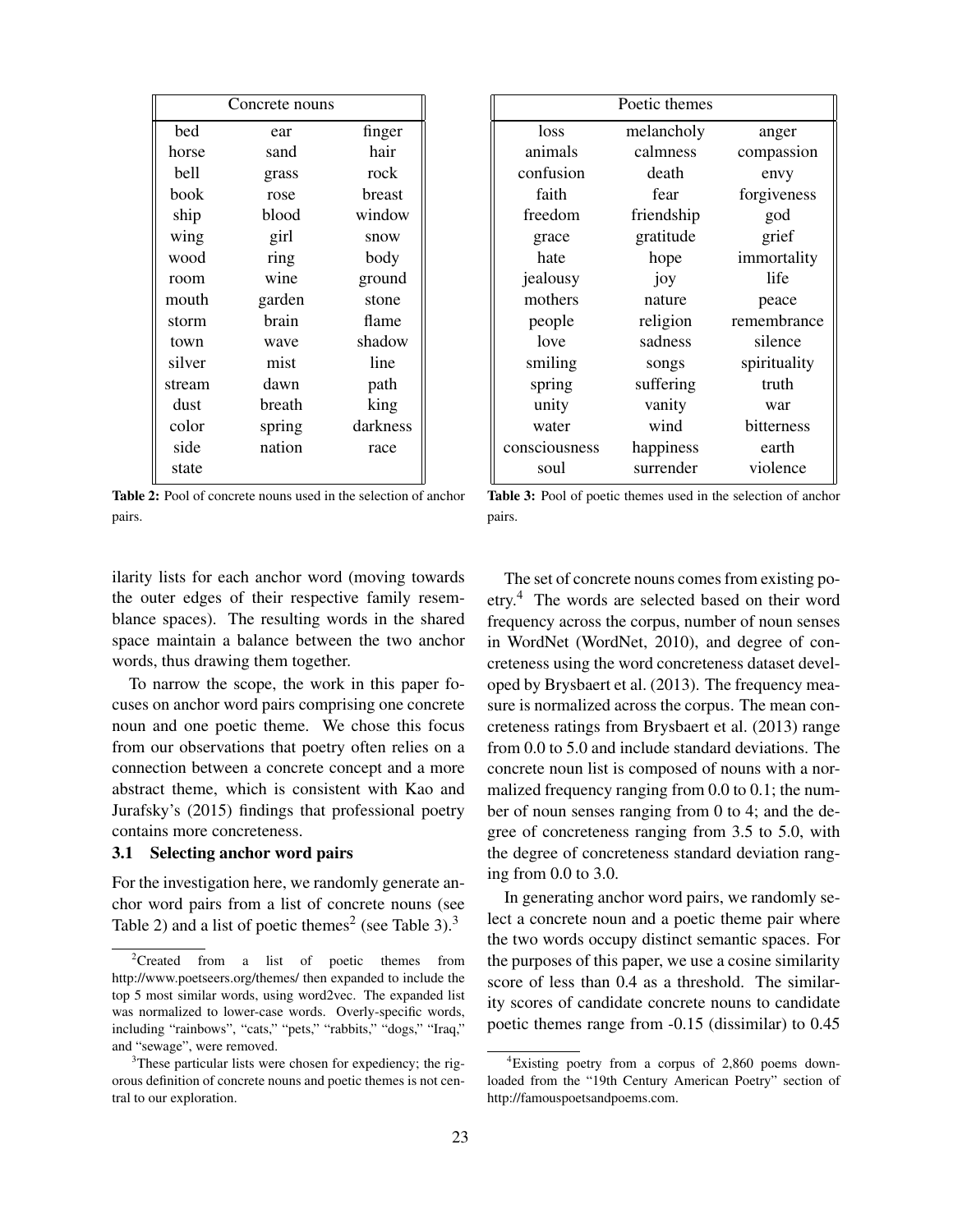| Top 10 words from word2vec addition<br>for storm $+$ surrendering |  |  |
|-------------------------------------------------------------------|--|--|
| surrendered                                                       |  |  |
| hurricane                                                         |  |  |
| storms                                                            |  |  |
| snowstorm                                                         |  |  |
| rainstorm                                                         |  |  |
| tornado                                                           |  |  |
| blizzard                                                          |  |  |
| typhoon                                                           |  |  |
| twister                                                           |  |  |
| squall                                                            |  |  |

Table 4: Top 10 words retrieved when adding anchor words *storm* and *surrendering* using word2vec addition.

(similar). This similarity check is used to create an anchor word pair comprising two words with different semantic spaces. If the two anchor words are too similar, they will rely on a synonymous connection and thus will not provide two distinct semantic spaces to blend.

# 3.2 Addition model in word2vec to retrieve connector words

The addition model retrieves a set of connector words which are the most similar to a pair of anchor words using word2vec's existing vector addition approach.

Implementation of this addition model involves starting with word2vec's word vector representations of the concrete noun,  $\vec{c}$ , and the poetic theme,  $\vec{t}$ , of the anchor word pair.

The word vector,  $\vec{a}$ , is then defined such that  $\vec{a} =$  $\vec{c} + \vec{t}$ . Word2vec then searches for the word vectors with the greatest cosine similarity to  $\vec{a}$ , which approximates their similarity (Mikolov et al., 2013c). We use this vector addition to find a set A containing *n* words closest to  $\vec{a}$ . For example, if we take the concrete noun "storm" and the poetic theme "surrendering" as an anchor word pair, we can retrieve the list of words in Table 4.<sup>5</sup>

The resulting list contains primarily words that are synonyms to one of the two anchor words. However, our goal is to retrieve connector words

that blend the semantic spaces of the two anchor words, so we investigate an alternative computation in word2vec, the intersection model.

# 3.3 Intersection model in word2vec to retrieve connector words

For the intersection model, we start with word2vec's vector representations of the concrete noun,  $\vec{c}$ , and the poetic theme,  $\vec{t}$ , of the anchor word pair.

Using word2vec, we then find a set,  $C$ , which contains the top  $n = 1000$  word vectors that have the greatest cosine similarity to  $\vec{c}$ . Similarly, we find a set, T, which contains the top  $n = 1000$  word vectors that have the greatest cosine similarity to  $\vec{t}$ .

Looking at the intersection, I, of the two sets  $I = C \cap T$ , we find words that relate both to the initial concrete noun,  $(\vec{c})$ , and the poetic theme,  $(\vec{t})$ .

The resulting set,  $I$ , varies significantly in size depending on the concrete noun and poetic theme pair chosen. The depth  $n$  also contributes to the size of the set, I. In our analyses, we elected to use  $n = 1000$  because it elicited plentiful yet meaningful results.

It is the case that for any sets  $I$  and  $A$  of similar size, there are likely to be words unique to each set, as well as words that are shared between these sets. A proof of this appears in Appendix A.

Since  $A$  and  $I$  have overlapping words, but also contain unique words, we remove the overlapping words to focus on the resulting set  $U_I = I \setminus A$ , containing the words unique to the intersection set, and  $U_A = A \setminus I$ , containing the words unique to the addition set. We focus on these unique words sets to facilitate our observations of the differences between the two models. Quantitatively, we observe differences in the range of similarity scores between the anchor word-connector word pairs. Qualitatively, we use the unique words from each set to consider the potential to support figurative language by combining the semantic spaces of the two anchor words.

With the example anchor words, *storm* and *surrendering*, we see the resulting unique word lists in Table 5. In the next two sections we quantitatively and qualitatively observe these two lists.

<sup>&</sup>lt;sup>5</sup>Proper nouns were removed from the list and morphological duplicates removed.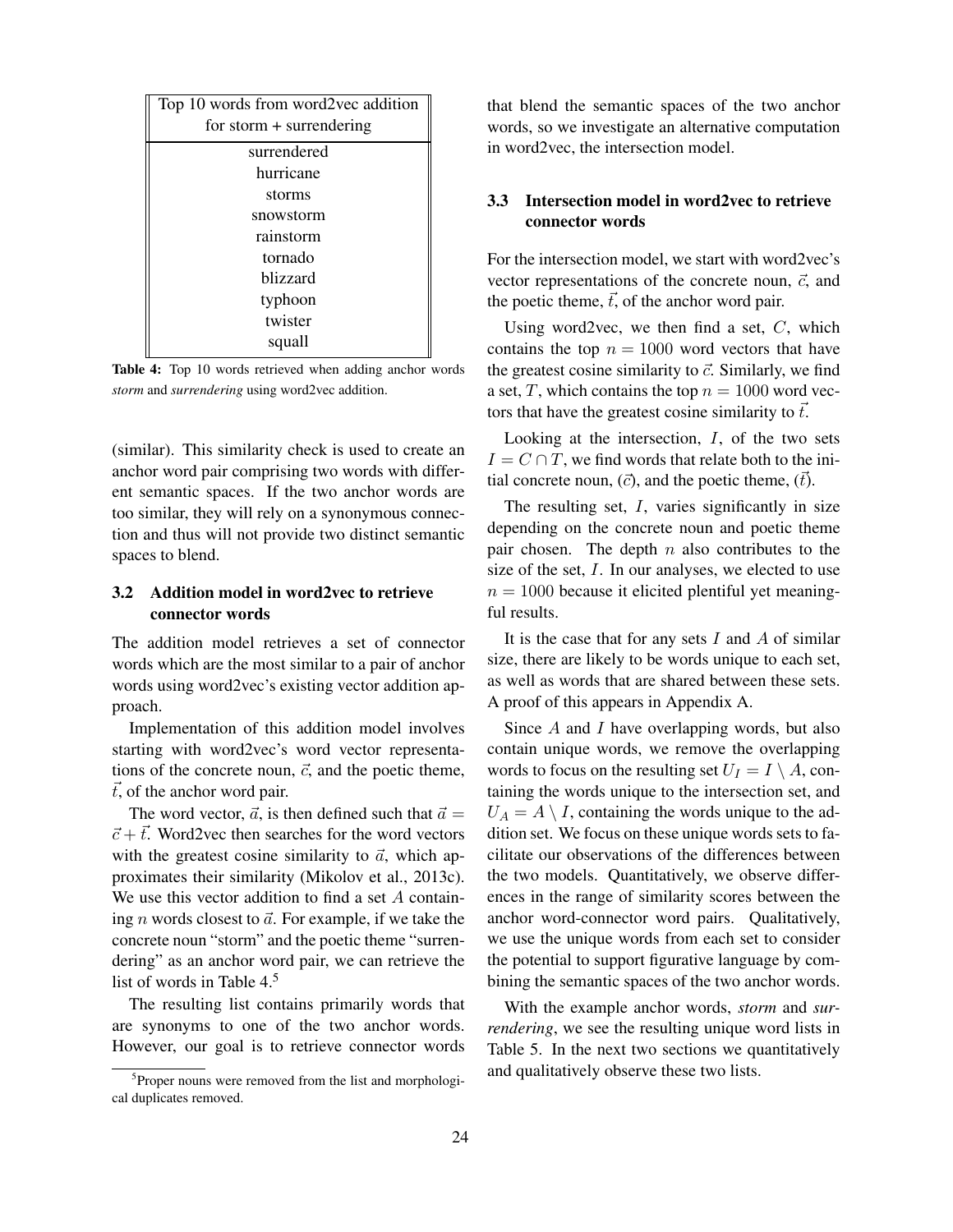| Unique to Intersection | Unique to Addition    |
|------------------------|-----------------------|
| $U_I = I \setminus A$  | $U_A = A \setminus I$ |
| onslaught              | squall                |
| stranding              | tornado               |
| blowing                | typhoon               |
| dissipating            | snowstorm             |
| battering              | flooding              |
| game                   | rainstorm             |
| breastworks            | deluge                |
| regrouped              | downpour              |
| batter                 | blizzard              |
| dissipated             | ike                   |
| outburst               | twister               |
| pounding               | hurricane             |
| submerging             | rain                  |
| pounded                |                       |
| barrage                |                       |
| regrouping             |                       |
| stalemate              |                       |
|                        |                       |

Table 5: Connector words for *storm* and *surrendering* retrieved from the words unique to  $I$  and the words unique to  $A$ .

# 4 Quantitative observations of retrieved connector words

In observing the cosine similarities between the words in  $U_I$  and each anchor word, and the words in  $U_A$  and each anchor word, we begin to see a pattern where the words from  $U_I$  fall within a smaller band of similarity than of those in  $U_A$  (see Tables 6 and 7 for example with words from Table 5). Note that the highest possible cosine similarity score is 1, indicating maximum similarity, and the lowest is -1, indicating dissimilarity.

Across 10 different randomly selected anchor word pairs, we see that this same pattern holds. The words in  $U_I$  fall within a band of similarity ranging from approximately 0.25 to approximately 0.30 where the average spread between the two similarities is 0.06. By comparison, the similarities between connector words in  $U_A$  and each anchor word falls within a larger band of similarity ranging from approximately 0.1 to approximately 0.6 where the average spread between the two similarities is 0.44. Table 8 shows these ranges for each anchor word pair. The connector words in  $U_I$  are more balanced between both of the anchor words, whereas the con-

| Unique to Addition<br>$U_I = I \setminus A$    | Similarity<br>to noun<br>storm | Similarity<br>to theme<br>surrendering |
|------------------------------------------------|--------------------------------|----------------------------------------|
| onslaught                                      | 0.30                           | 0.20                                   |
| stranding                                      | 0.27                           | 0.28                                   |
| blowing                                        | 0.24                           | 0.29                                   |
| dissipating                                    | 0.23                           | 0.22                                   |
| battering                                      | 0.29                           | 0.24                                   |
| game                                           | 0.19                           | 0.25                                   |
| breastworks                                    | 0.19                           | 0.20                                   |
| regrouped                                      | 0.19                           | 0.31                                   |
| batter                                         | 0.22                           | 0.25                                   |
| dissipated                                     | 0.24                           | 0.21                                   |
| outburst                                       | 0.21                           | 0.20                                   |
| pounding                                       | 0.20                           | 0.26                                   |
| submerging                                     | 0.26                           | 0.23                                   |
| pounded                                        | 0.24                           | 0.32                                   |
| barrage                                        | 0.25                           | 0.20                                   |
| regrouping                                     | 0.19                           | 0.31                                   |
| stalemate                                      | 0.19                           | 0.21                                   |
| Average spread between similarity scores: 0.05 |                                |                                        |

Table 6: Similarity scores between connector words found in  $U_I$  to anchor words *storm* and *surrendering*. The average spread between the scores of 0.05 indicates the small band of similarity the words exist in, showing the balanced similarity the connector word has with each of the anchor words.

nector words in  $U_A$  are more closely related to a single anchor word.

# 5 Qualitative observations of retrieved connector words

Next we qualitatively explore the potential of each model to retrieve words in the shared space between two anchor words using a crowd-sourced dataset of figurative relationships. We annotate these relationships based on the types of connections made between the connector words and anchor word pairs.

## 5.1 Dataset construction

We construct a dataset made up of sentences stating the figurative relationships tying the connector words from the addition and intersection lists to pairs of anchor words. This dataset allows us to explore the potential of the connector words pro-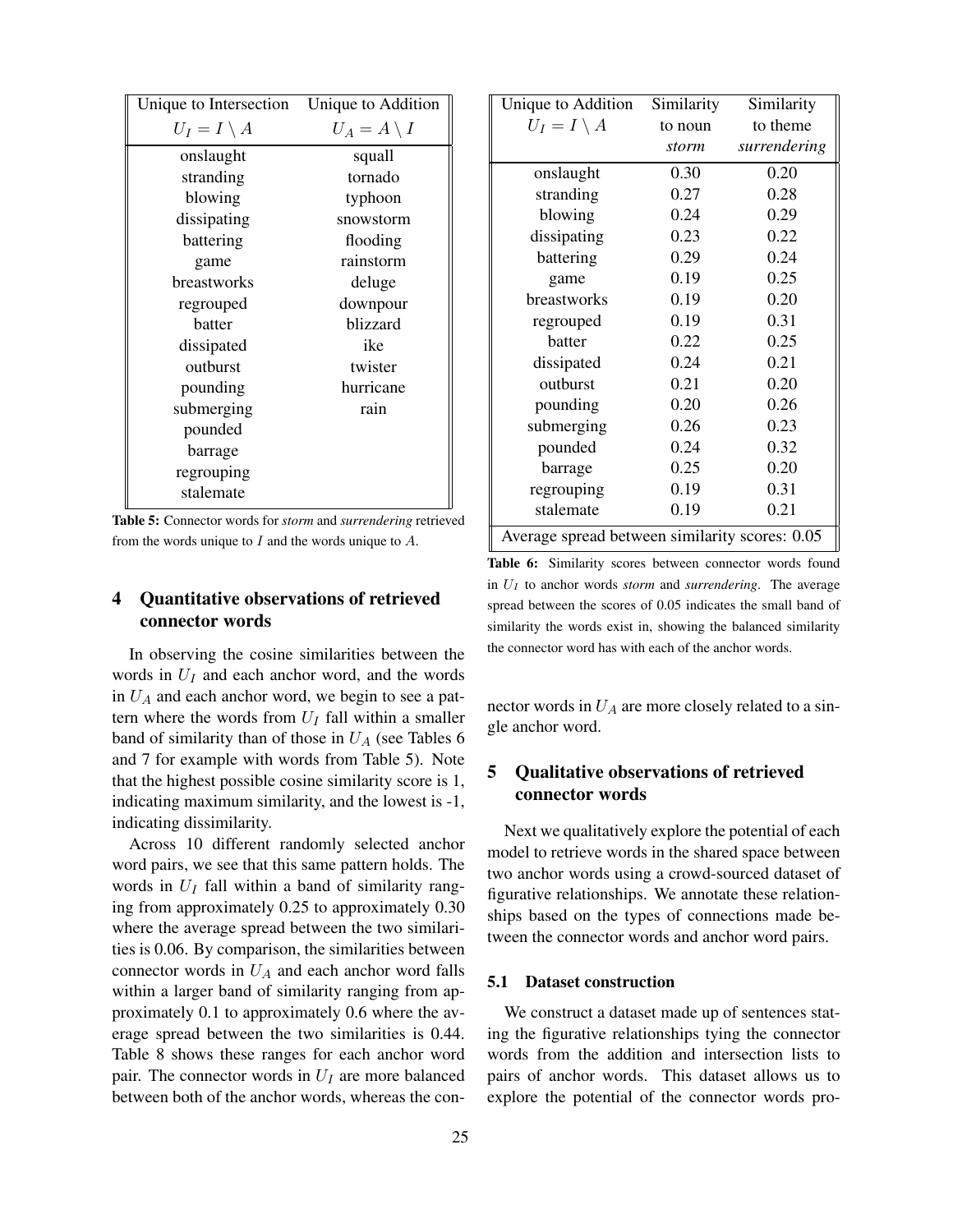| Unique to                                      | Similarity | Similarity   |
|------------------------------------------------|------------|--------------|
| Intersection                                   | to noun    | to theme     |
| $U_A = I \setminus A$                          | storm      | surrendering |
| squall                                         | 0.63       | $-0.03$      |
| tornado                                        | 0.64       | $-0.02$      |
| typhoon                                        | 0.62       | $-0.01$      |
| snowstorm                                      | 0.64       | 0.01         |
| flooding                                       | 0.57       | 0.01         |
| rainstorm                                      | 0.57       | 0.07         |
| deluge                                         | 0.50       | 0.08         |
| downpour                                       | 0.52       | 0.08         |
| blizzard                                       | 0.61       | 0.00         |
| 0.02<br>ike<br>0.58                            |            |              |
| twister                                        | 0.62       | $-0.01$      |
| hurricane                                      | 0.73       | 0.04         |
| rain                                           | 0.46       | 0.10         |
| Average spread between similarity scores: 0.56 |            |              |

Table 7: Similarity scores between connector words found in  $U_A$  to anchor words *storm* and *surrendering*. The average spread between the scores of 0.56 shows the wide range of similarity scores.

The Mechanical Turk workers then selected a single connector word from the list and wrote a sentence to describe the relationship between the anchor words and the connector word. Mechanical Turk workers were provided the diagram in Figure 1 with the concrete noun and poetic theme words populated. We informed workers that they should select the connector word that "best connects the anchor words in a poetic sense (e.g., using a double meaning, creating a new image, creating an interesting relationship, etc.)".

The workers were prompted to fill in text to complete a template sentence of the form: "[connector word] connects [concrete noun] and [poetic theme]

| Anchor            | Range of      | Range of      |
|-------------------|---------------|---------------|
| word              | avg. sim.     | avg. sim.     |
| pairs             | from words    | from words    |
|                   | in $U_I$      | in $U_A$      |
|                   | to anchor     | to anchor     |
|                   | words         | words         |
| flame $&$ caring  | $0.22 - 0.30$ | $0.13 - 0.58$ |
| color & earthly   | $0.28 - 0.32$ | $0.17 - 0.55$ |
| hair & anguish    | $0.27 - 0.33$ | $0.14 - 0.66$ |
| flame $&$ killing | $0.23 - 0.26$ | $0.09 - 0.55$ |
| mouth & comp.     | $0.25 - 0.29$ | $0.16 - 0.54$ |
| storm & surr.     | $0.21 - 0.26$ | $0.03 - 0.69$ |
| ring & mankind    | $0.21 - 0.34$ | $0.11 - 0.57$ |
| hair & envied     | $0.27 - 0.31$ | $0.17 - 0.58$ |
| book & liberties  | $0.23 - 0.29$ | $0.15 - 0.54$ |
| town & grieving   | $0.24 - 0.28$ | $0.14 - 0.54$ |

Table 8: The low end of the ranges is the average of the minimum similarity scores across all the connector words to each of the words in the anchor word pair. The upper end of the ranges is the average of the maximums. A smaller range means that the anchor words have more balanced similarity to the connector word. comp. = compassionate; surr. = surrendering.

because...". For example,"Barrage connects storm and surrendering because...".

With 25 workers writing 4 sentences each across 10 anchor word pairs, the constructed dataset contained 100 generated sentences.

The following sections provide examples of the figurative relationships among the selected connector word and anchor word pairs created by Mechanical Turk workers and discussion of whether the relationships created achieve heightened effects by drawing together two distinct semantic spaces.

#### 5.2 Sample data

Using the dataset of generated sentences, we explore the potential for word2vec to provide connector words that blend the two distinct semantic spaces of the two anchor words using the addition and intersection operations.

Below, we present detailed results for 3 of the assessed anchor word pairs. We show which words were chosen by Mechanical Turk workers as the best connector word (bolded), and the sentences describing the relationship among the connector word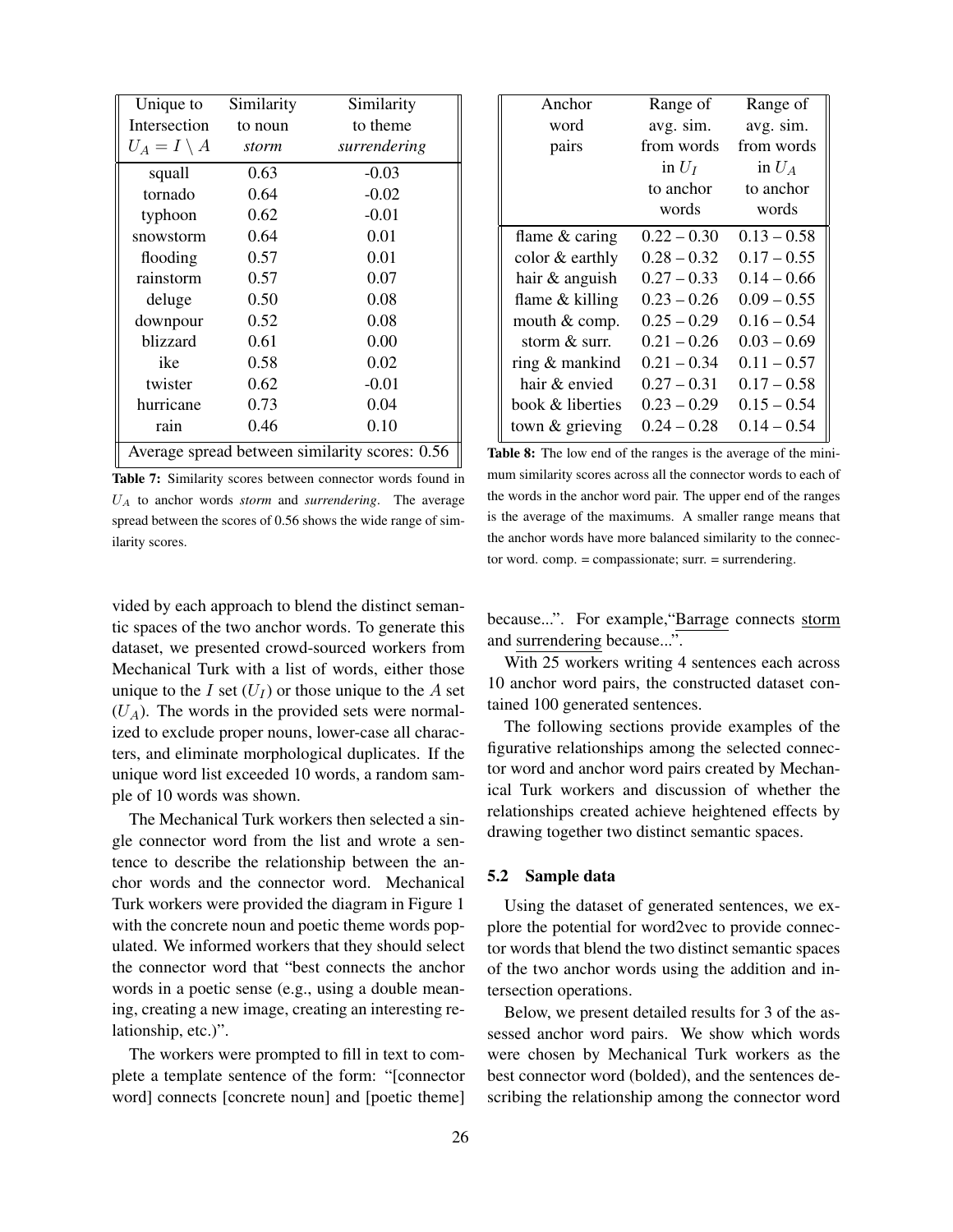| Unique to Intersection | Unique to Addition |
|------------------------|--------------------|
| radiant                | celestial          |
| reflections            | hues               |
| clearness              | uncolored          |
| unclouded              | metaphysical       |
| <b>blackness</b>       | astral             |
| <b>loveliness</b>      | cosmic             |
| refracted              | translucence       |
| eidetic                | divine             |
| allusiveness           | heavenly           |
| creeds                 |                    |
| geometrical            |                    |
| exquisiteness          |                    |
| diaphanous             |                    |

Table 9: Figurative ties between *color* and *earthly*. Bolded words were selected by Mechanical Turk workers as the best word to create the figurative tie.

and the anchor words (underlined) as created by the workers.

## 5.2.1 Sample 1: color and earthly

All connector words chosen are shown in Table 9. Sample connection descriptions from Mechanical Turk workers as follows:

"Radiant connects color and earthly because radiant means a bright color that looks like it's shining and at night, the earthly sky is radiant because it shines brightly with the stars."

"Hues connects color and earthly because hues imply various colors, shades, or characteristics and hues can be earthly in tone, such as blues, greens and browns."

### 5.2.2 Sample 2: storm and surrendering

All connector words chosen are shown in Table 10. Sample connection descriptions from Mechanical Turk workers are as follows:

"Barrage connects storm and surrendering because a storm is a barrage of bad weather like winds and rain people surrender when they feel a barrage of overwhelming things coming at them."

"Hurricane connects storm and surrendering because it is a type of storm and those who surrender to it are spared, like grass and those who stand against it are devastated, like big trees."

| Unique to Intersection | Unique to Addition |
|------------------------|--------------------|
| onslaught              | squall             |
| stranding              | tornado            |
| blowing                | typhoon            |
| dissipating            | snowstorm          |
| battering              | flooding           |
| game                   | rainstorm          |
| breastworks            | deluge             |
| regrouped              | downpour           |
| batter                 | blizzard           |
| dissipated             | ike                |
| outburst               | twister            |
| pounding               | hurricane          |
| submerging             | rain               |
| pounded                |                    |
| barrage                |                    |
| regrouping             |                    |
| stalemate              |                    |

Table 10: Figurative ties between *storm* and *surrendering*. Bolded words were selected by Mechanical Turk workers as the best word to create the figurative tie.

## 5.2.3 Sample 3: flame and caring

All connector words chosen are shown in Table 11. Sample connection descriptions from Mechanical Turk workers are as follows:

"Cook connects caring and flame because it is related to flame as flames are used in cooking and cooking can be a symbol of caring for someone with good food."

"Torch connects caring and flame because when someone cares about someone else it's often said they are carrying a torch for them, while the visual of a torch itself tends to have a flame atop it."

#### 5.3 Discussion of qualitative observations

As stated above, our goal in suggesting connector words is to blend the distinct semantic spaces of the two anchor words to create figurative relationships.

While the sentences with synonyms do contain figurative language, they do not achieve our goal of using the connector word to blend the two anchor words. Instead, the connector word shares a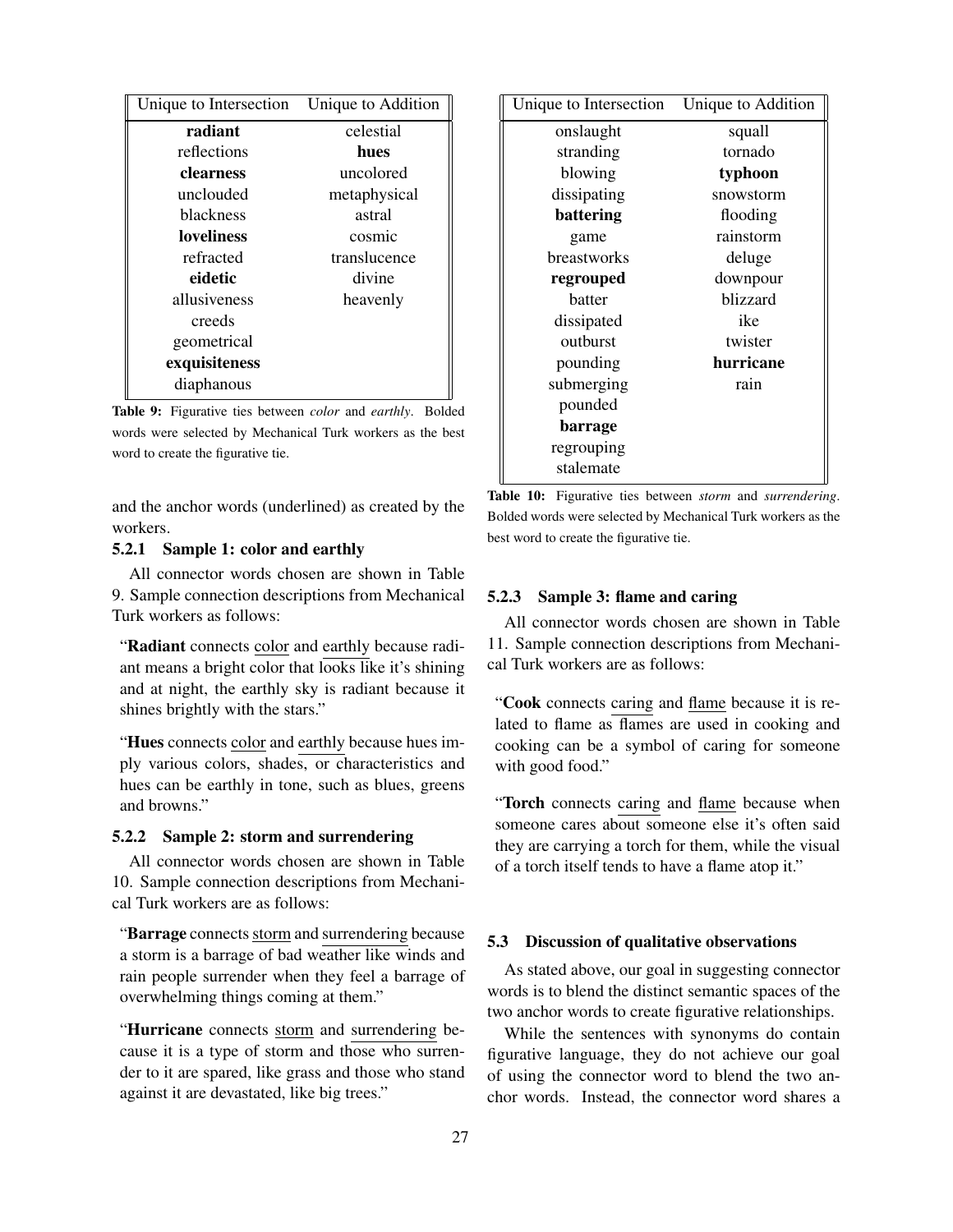| Unique to Intersection | Unique to Addition |
|------------------------|--------------------|
| affection              | compassion         |
| friendship             | torch              |
| spirit                 | selfless           |
| passion                | considerate        |
| soul                   | kindness           |
| <b>brotherhood</b>     | compassionate      |
| aloneness              | loving             |
| love                   | devotion           |
| cook                   |                    |
| undying                |                    |

Table 11: Figurative ties between *flame* and *caring*. Bolded words were selected by Mechanical Turk workers as the best word to create the figurative tie.

semantic space with one of the anchor words and this shared semantic space is then blended with the semantic space of the other anchor word. The sentences reflect a figurative relationship that is present between the two anchor words (which does not depend on the connector word) rather than a new space created by the introduction of the connector word.

We observe that the connector words that create a heightened effect by blending the two anchor words have a balanced cosine similarity to both anchor words (in the range of approximately 0.25 to approximately 0.30 as discussed in section 4 and shown in Table 8). This means that the connector word is not closer to one or the other anchor word, but rather occupies the shared space between the two anchor words. In contrast, the connector words that are synonymous with one of the anchor words, and thus do not blend the semantic spaces of the two anchor words, have imbalanced cosine similarities to the two anchor words. The connector word's shared semantic space with one of the anchor words is visible in a higher cosine similarity to that anchor word (approximately 0.6) and a much lower cosine similarity to the other anchor word (approximately 0.1). In this latter case, the connector word is not blending the semantic spaces of the two anchor words but is rather sharing the semantic space of one.

# 5.3.1 Relationships based on synonyms

In the sentences that rely on synonyms for one part of the relationship, the connector word has a metaphorical relationship with one of the anchor words and a non-metaphorical with the other anchor word.

By looking at word2vec similarity scores of concrete noun to connector word and poetic theme to connector word, we can see that in the relationships that rely on synonym there is a relatively wide spread between the similarity scores.

The examples below show figurative relationships that rely on synonym-based relationships between the connector word and one of the anchor words along with the similarity scores between the connector word and the concrete noun and between the connector word and the poetic theme.

#### *Examples:*

"Torch connects caring and flame because caring for someone can feel like a flame or a torch burns inside you for them."

Torch and flame are connected through a synonymous relationship; these two words are then connected to caring through a metaphor (caring is a torch burning)

Similarity score torch-caring: 0.06

Similarity score torch-flame: 0.67

"Hues connects color and earthly because hues imply various colors, shades, or characteristics and hues can be earthly in tone, such as blues, greens and browns."

Hues and color are connected through a synonymous relationship; these two words are then connected to earthly through a metaphor (colors are earthly).

Similarity score hues-color: 0.61 Similarity score hues-earthly: 0.09

# 5.3.2 Relationships blending distinct semantic spaces

The figurative relationships that result in a heightened effect are created through a connector word retrieved from the overlapping semantic space between the two anchor words.

In these relationships, the word2vec similarity scores of concrete noun to connector word and poetic theme to connector word are close, indicating a balanced relationship.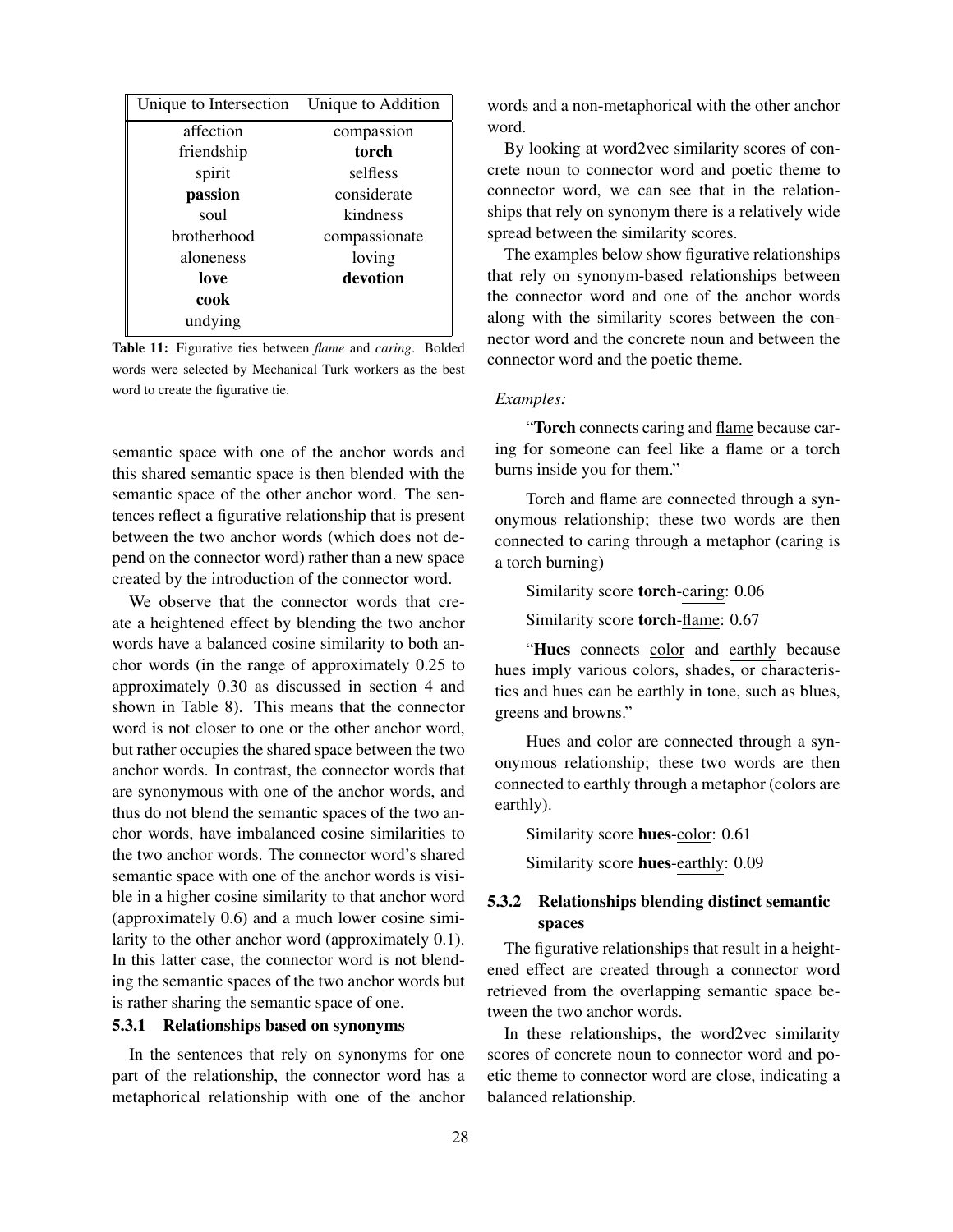The examples below show figurative relationships that use a connector word that blends the two distinct semantic spaces of the anchor words.

## *Examples:*

"Barrage connects storm and surrendering because a storm is a barrage of bad weather like winds and rain people surrender when they feel a barrage of overwhelming things coming at them."

A storm is a barrage of bad weather and life can be a barrage to which you surrender.

Similarity score barrage-storm: 0.25

Similarity score barrage-surrendering: 0.20

"Cook connects caring and flame because it is related to flame as flames are used in cooking and cooking can be a symbol of caring for someone with good food."

Providing nourishment by cooking requires flames and is caring.

Similarity score cook-caring: 0.26

Similarity score cook-flame: 0.22

# 6 Summary of observations

In the dataset of sentences generated by Mechanical Turk workers drawing the connections between anchor words and connector words, we observe the following:

- Instances where the cosine similarity scores between each of the anchor words and the connector word are unbalanced tend to lead to a synonymous relationship between one anchor word-connector word pair (a nonmetaphorical relation) and a shared figurative relationship with the second anchor word (a metaphorical relation). In these cases the connector word is not drawing together the family resemblance semantic spaces of the two anchor words, because it already exists in the semantic space of one of them.
- Instances where the cosine similarity scores between each of the anchor words and the connector word are balanced tend to lead to a heightened effect relationship blending the two distinct semantic spaces of the anchor word.

As seen in Table 8, the band of similarity scores resulting from words in  $U_I$  is smaller than the band of similarity resulting from connector words in  $U_A$ , suggesting a more balanced relationship.

## 7 Future work

We have observed figurative relationships resulting from the introduction of a connector word to an anchor word pair. We notice that balanced cosine similarity scores between the connector word and each anchor word tend to lead to heightened effects by blending the two distinct semantic spaces of the anchor word.

The words unique to the intersection list proposed here have balanced cosine similarity scores ranging from approximately 0.25 to 0.30, suggesting that finding the words unique to the intersection list prioritizes the retrieval of words that blend the distinct semantic spaces of two anchor words.

The next step in this work is to test this hypothesis with an evaluation. Such an evaluation may include looking at the band of similarity from 0.25 to 0.30 directly, by way of the unique words to intersection and unique words to addition sets, and/or by way of the complete intersection and complete addition sets. We could also conduct threshold testing for varying word2vec settings and top  $n$  settings. In evaluating this work, it would be interesting to see if everyday people and practicing poets judge the relationships differently.

Additionally, through further evaluation, the nature of other bands of similarity outside of the 0.25 to 0.30 range could be tested, as well as the presence of such a band of similarity when expanding beyond the concrete noun-poetic theme scope.

Expanding beyond the concrete noun-poetic theme scope could also involve grounding the anchor pair selection more explicitly in the metaphors proposed by Lakoff and Turner (1989).

Further related work may include consideration of more computations within word2vec to see what types of word relations such computations support.

Once a conceptual understanding is more established, research could then be conducted regarding the various applications that such findings could be used for. Such applications may include poetry generation or tools to assist in creative writing.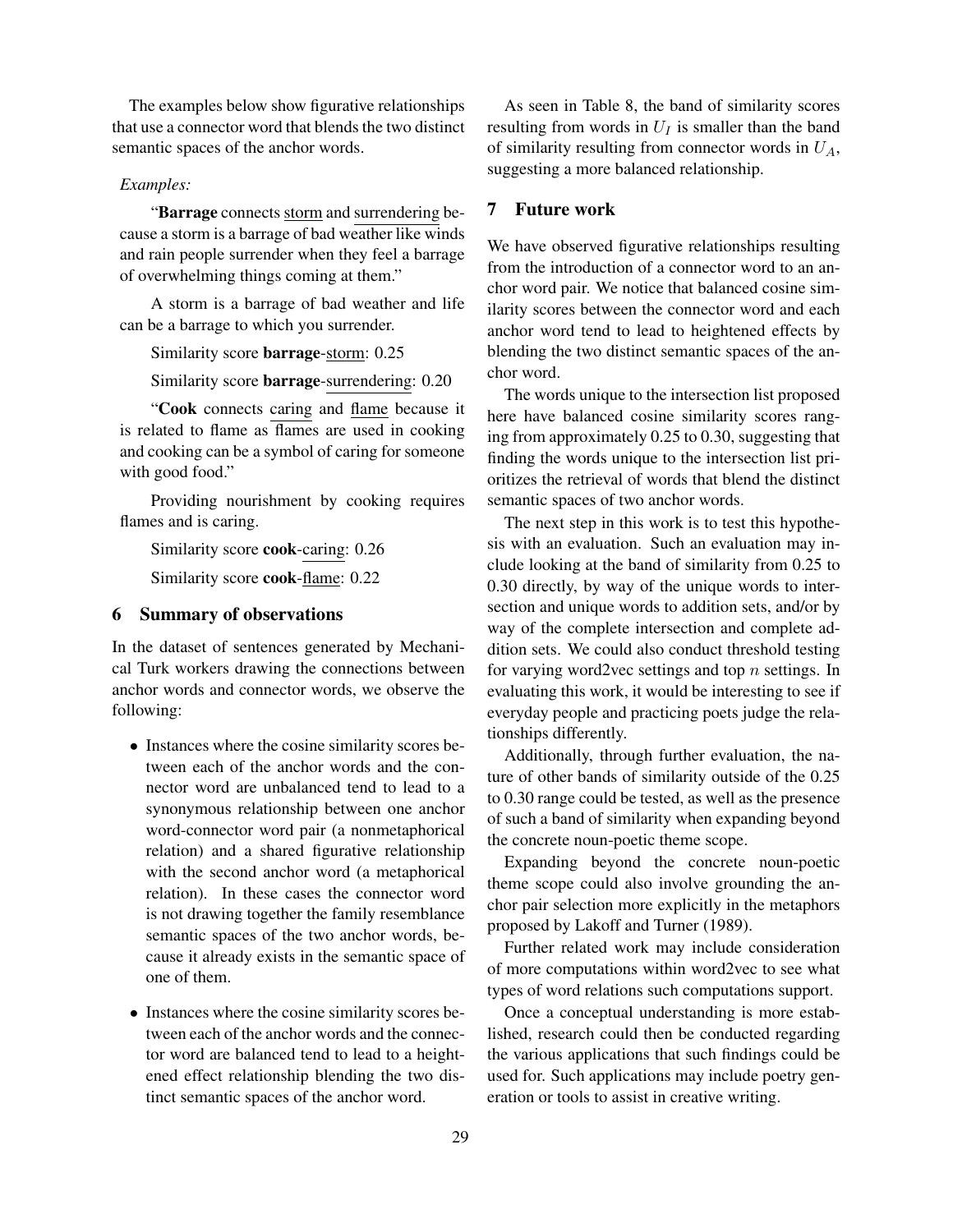Overall, we hope that this work will continue to promote the development of computational approaches to figurative language, because:

*"By metaphor you paint A thing."* - Wallace Stevens *Poem Written At Morning*

## Acknowledgements

We thank David Bamman for his guidance and valuable insight,s and the reviewers for their very thoughtful and thorough feedback.

# A Appendix: Proof

Formally, the set  $A$  contains the top  $n$  most similar word vectors,  $\vec{w}$ , such that  $cos(\vec{w}, \vec{a}) \ge \alpha$ , where  $\alpha$  is a minimum similarity threshold resulting from selecting the top  $n$  words. As such:

$$
\vec{w} \in A, s.t. :
$$

$$
cos(\vec{w}, \vec{a}) = cos(\vec{w}, (\vec{c} + \vec{t})) = \frac{\vec{w} \cdot (\vec{c} + \vec{t})}{|\vec{w}| |\vec{c} + \vec{t}|} \ge \alpha
$$
(1)

The set I contains all word vectors,  $\vec{w}$ , such that  $cos(\vec{w}, \vec{c}) \ge \beta$  and  $cos(\vec{w}, \vec{t}) \ge \gamma$ , where  $\beta$  and  $\gamma$  are minimum similarity thresholds resulting from selecting the top  $n$  words from each list.

$$
\vec{w} \in I, s.t. :
$$

$$
cos(\vec{w}, \vec{c}) = \frac{\vec{w} \cdot \vec{c}}{|\vec{w}| |\vec{c}|} \ge \beta
$$

$$
cos(\vec{w}, \vec{t}) = \frac{\vec{w} \cdot \vec{t}}{|\vec{w}| |\vec{t}|} \ge \gamma
$$
(2)

If we were finding the single word vector that maximized (1) and (2), the two equations would be equivalent, as shown by Levy and Goldberg (2014). Rather, in the addition model, we are finding the set of words that satisfy (1), and, in the intersection model, we are finding the set of words that satisfy (2). We can see that (1) and (2) are not necessarily equivalent. If they were, we would have a connector word,  $\vec{w}$ , such that (1) and (2) were always both satisfied. As such, we would need to satisfy (3):

$$
cos(\vec{w}, (\vec{c} + \vec{t})) \ge \alpha
$$
  
\n
$$
cos(\vec{w}, \vec{c}) \ge \beta
$$
  
\n
$$
cos(\vec{w}, \vec{t}) \ge \gamma
$$
\n(3)

Note that (3) assumes the word vectors are lengthnormalized. We then expand (3) as follows:

$$
w_1 * (c_1 + t_1) + w_2 * (c_2 + t_2)
$$
  
+...+ $w_n * (c_n + t_n) \ge \alpha$   
 $w_1 * c_1 + w_2 * c_2 +$   
+...+ $w_n * c_n \ge \beta$   
 $w_1 * t_1 + w_2 * t_2 + ... + w_n * t_n \ge \gamma$  (4)

We can solve  $(4)$  as follows:

$$
\beta + \gamma \ge \alpha \tag{5}
$$

(5) is not necessarily always true. Thus, the initial assumption that the addition and intersection models contain the same word vectors is contradicted, which confirms that A does not necessarily equal I.